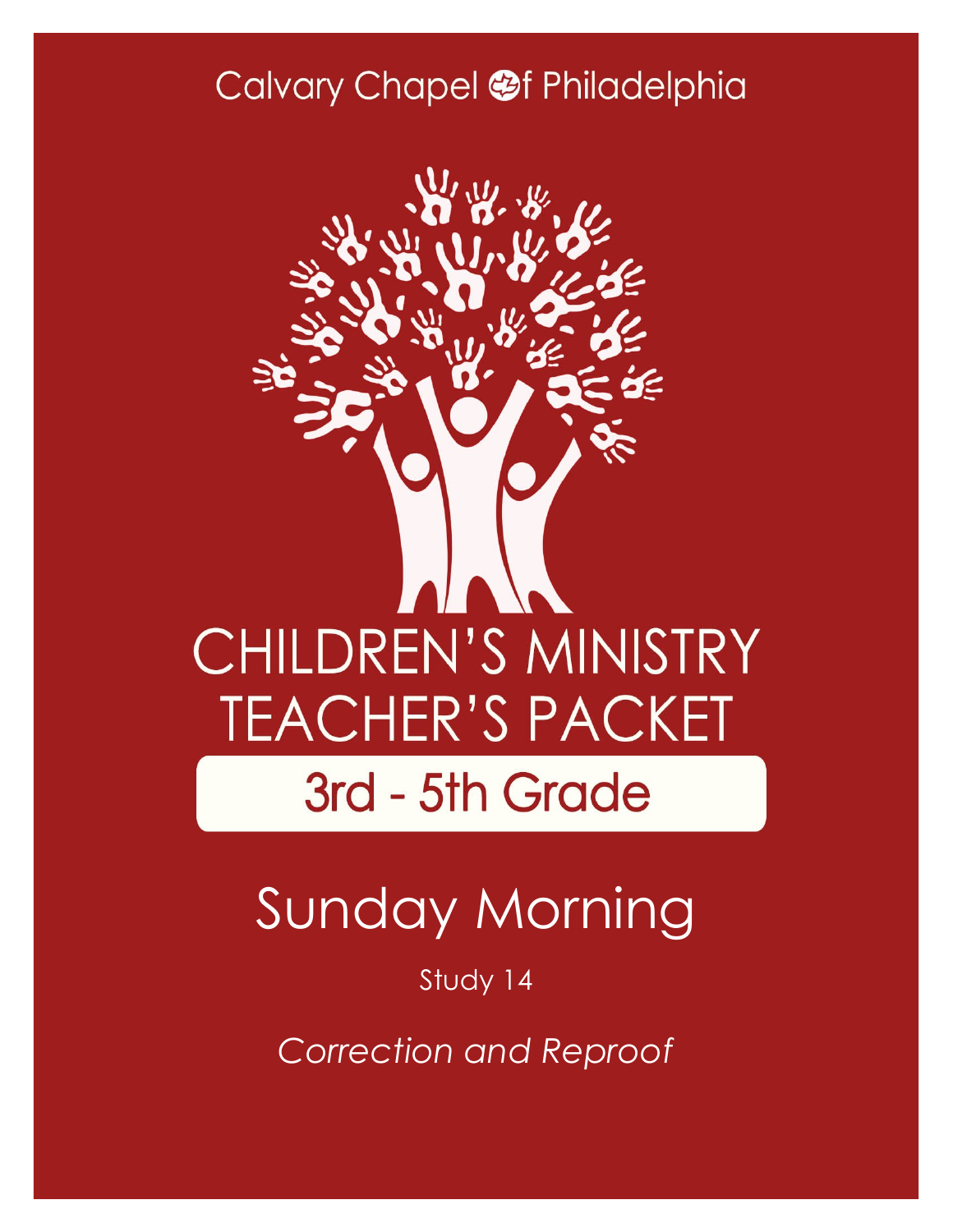### Correction and Reproof

The Objective is the key concept for this week's lesson. It should be the main focus of the study.

These are the key verses that you will find helpful in teaching your study this week. The "Main passage" is the basis of the study, where the other verse support the objective of the lesson.

There is a memory verse for the students that relates to every study. If a student can memorize the verse for the following week you may give them a prize from the "reward box" found on your cart.

An introductory activity or question that will settle the class, draw their attention to the study and prepare their hearts for God's Word.

**Objective To teach that there is wisdom and life in listening to and giving correction, but to refuse correction can be harmful, even to the point of death.** 

### **Key Verses** Proverbs 1:3,7 Proverbs 10:17 Proverbs 12:1,15 Proverbs 13:8 Proverbs 15:5, 10, 12, 31, 32

Psalm 51 II Timothy 4:2

### **Memory Verse** - Proverbs 10:17

"He who keeps instruction is in the way of life, but he who refuses correction goes astray."

### **Hook**

Review last week's memory verse, 2 Timothy 2:23-24a

Write, "Things I Am Thankful For*"* on the white board or a piece of paper. Have the kids list things that they are thankful for and write out a list of the things they say. After a couple minutes ask, "Is anyone here thankful for discipline?"

Today we are going to learn how God's discipline is actually evidence of His love for us. Receiving correction when we are doing something wrong or dangerous may be uncomfortable in the moment, but it is something we should be thankful for.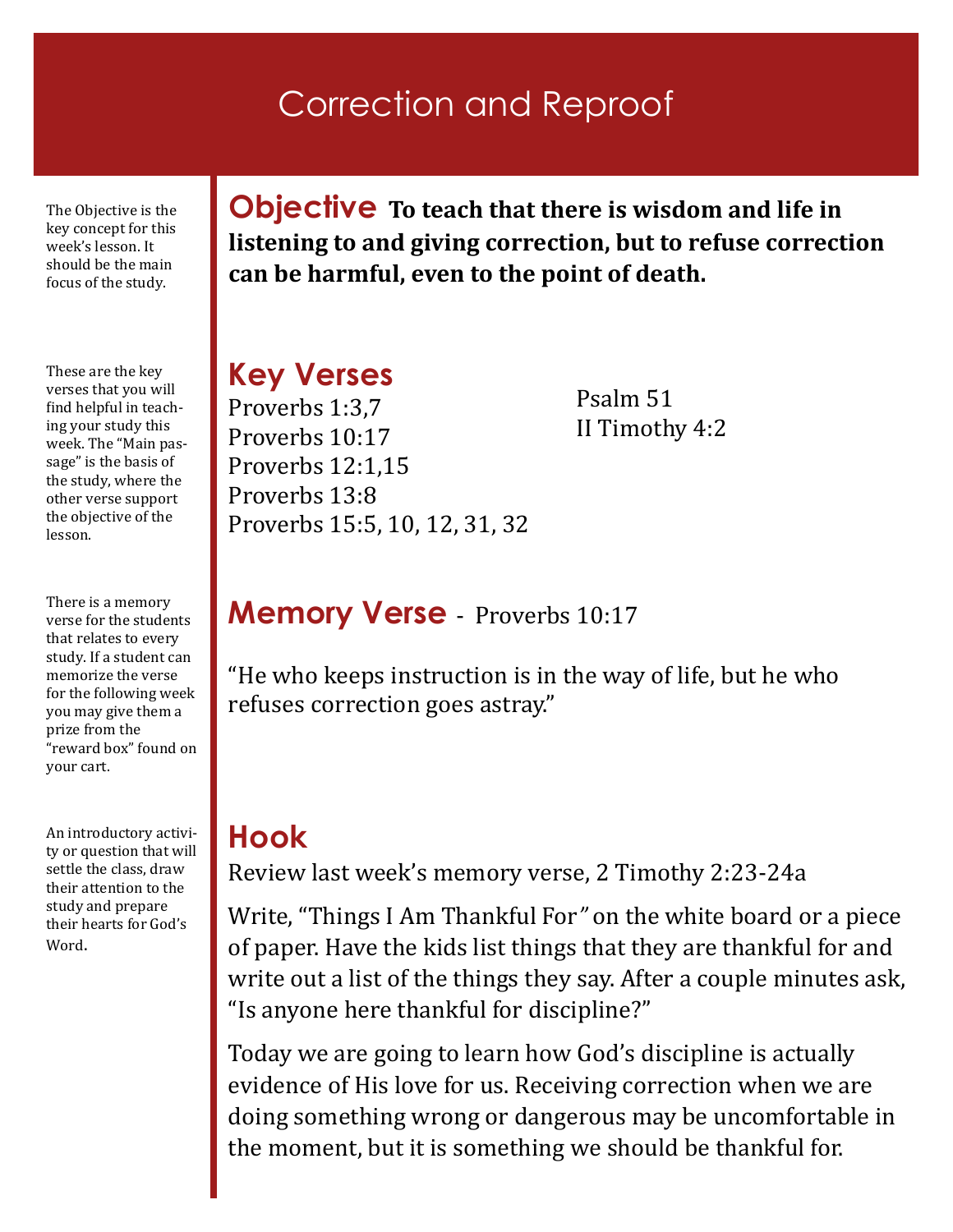What does the Bible say? This is where we will read a passage or series of passages that teach on the subject of the day.

The interpretation/ exegesis of the passage. What does this passage mean? How does this passage apply to my life?

# BOOK

Proverbs began by showing us that it is wise to receive instruction and foolish to despise it (1:3,7). God loves us and gave us instructions in His Word that, if followed, will keep us on the way of life (10:17). Failing to keep God's instructions causes us to stray from the path of life, putting us in danger of poverty, shame (13:18), harsh discipline, and even death (15:10). This is why Proverbs tells us that the person who hates correction is foolish (12:1). He is always in danger of these things because he thinks he is always right (12:15) and hates the people who try to correct him (15:12), disdaining their instruction (15:32) and even despising God's loving discipline (Hebrews 12:6). This repeated refusal to listen to correction will eventually lead to his destruction (29:1).

God's Word instructs us not to despise the chastening (discipline) of the Lord because He disciplines those whom He loves (Hebrews 12:6) to bring them out of the danger of disobedience (mentioned above) back to the path of life (6:23). That being said, those who are wise receive reproof and correction, knowing that it is evidence of God's love for them and is for their benefit. Listening to rebuke brings honor (13:18), and receiving correction shows wisdom (15:5) and increases understanding (15:32). Once corrected, the wise person is in a position from which they can then be used by God to correct others, using the Word of God to instruct and rebuke in love. Some may respond to that instruction with hatred (15:12), but those who are wise will value correction more than gold (25:12).

## LOOK

There are many things in life that come with instructions (toys, electronics, cars, etc.). God Himself has given us the instruction manual for life (the Bible)! Some people follow these instructions, and others don't even bother to look at them. When those instructions aren't followed, there tend to be consequences that make our lives more difficult. This is true of the instructions/rules our parents and teachers give us as well. All of us will have times in our lives when we do not obey the instructions we have been given. It's at those times of straying from instruction that correction and reproof are needed, and if those don't work, discipline. It is how we respond to correction that will show whether we are wise or foolish.

God shows us in Proverbs that making the choice to follow God's instruction is not only right, but also the choice that leads to the best outcomes in life. Contrary to what many people think, to be a Christian doesn't mean to follow a long list of restrictive rules that take all the fun out of life. Rather, the Christian life is a place of safety, comfort, and great joy. In listening to God's instruction and obeying His voice, we avoid unnecessary hardships and pain.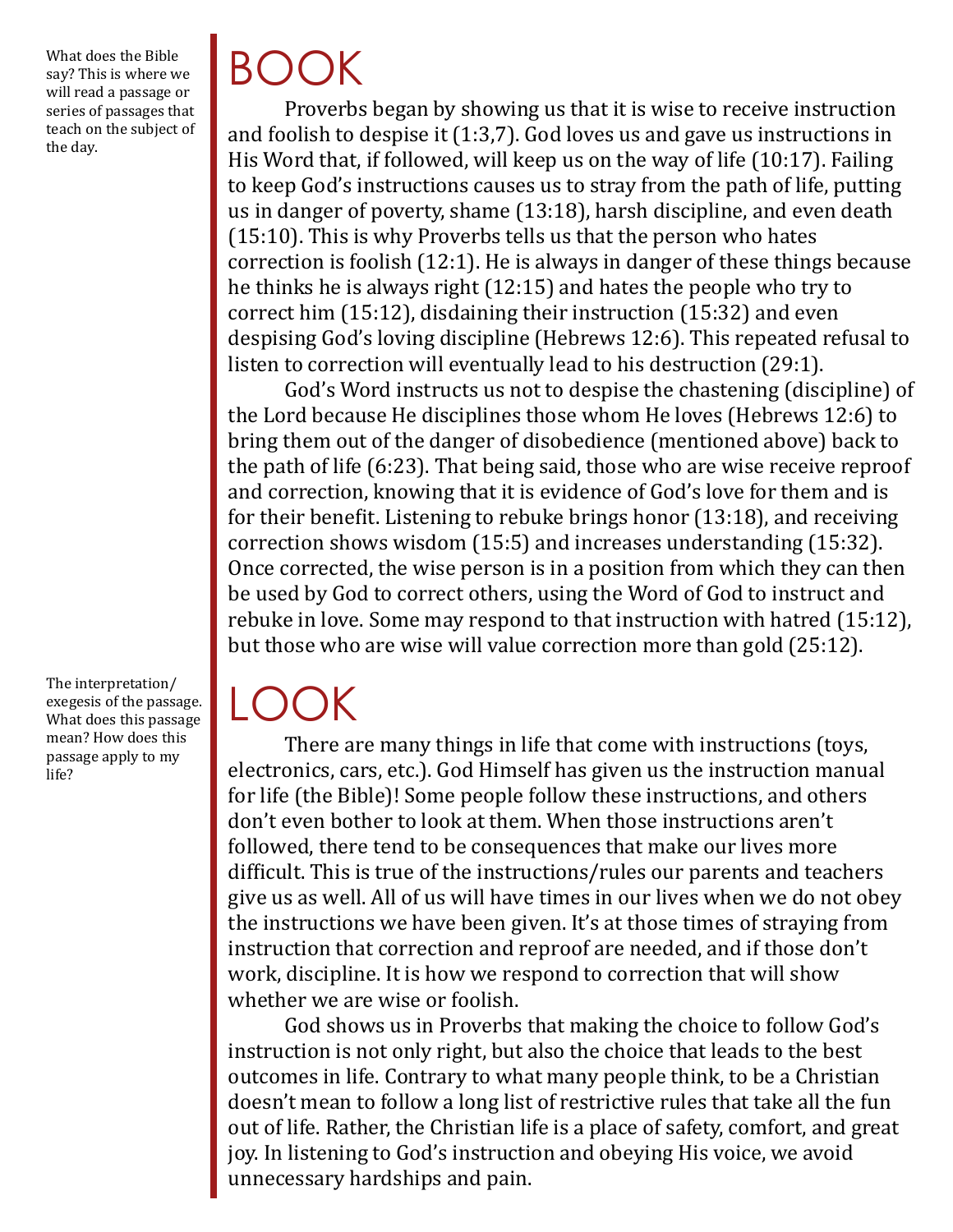## LOOK (Continued)

Think about what it's like to wear a seatbelt. The law states that everyone needs to wear one while driving. Someone might choose not to wear a seatbelt because it is restrictive, you can't move around as freely in the car, or it might be uncomfortable. However, if that person gets in an accident, that minor inconvenience would have saved them from injury or worse. God doesn't want us to experience unnecessary pain and trouble in our lives. However, He tells us that by living opposed to His will and His Word, that is exactly what we bring upon ourselves. Obeying His Word is kind of like wearing a seatbelt. Even though we might feel restricted in what we can do sometimes, we know that it is the choice that leads to life and safety.

This is why God disciplines us when we don't listen to His instruction, and He often uses our parents to do that. God doesn't do this because He wants to harm us, but just the opposite! Rejecting God's instruction is sinful, and sin is harmful to us and others. He loves us and wants to lead us in paths of righteousness, knowing that we are bound for dangerous territory when disobey. We should thank the Lord every day for the godly people He has placed in our lives to help keep us on the path of life.

King David was a great man of God, but he committed terrible sin with Bathsheba that God records for us in His Word. He lied, committed adultery, and had someone murdered. When David was confronted about his sin, he didn't argue or try to justify his actions. Instead, he accepted correction and wrote Psalm 51, a Psalm of brokenness and repentance, knowing that His sin had hurt not only himself, but those around him. May God give us wisdom and grace to respond just like David did when we are disobedient and don't listen to instruction.

## TOOK

As a class, memorize Proverbs 10:17.

**Pray:** Thank God for giving us instructions that show us the way of life and blessing. Ask for wisdom to accept correction from others, especially our parents, with the right attitude.

**Parent Question:** Why does God discipline us? What does it look like to respond to correction in wisdom?

What is my response to this passage of Scripture? How should my life change according to what this passage teaches me? What are the practical things I can do throughout the week to make this true in my life?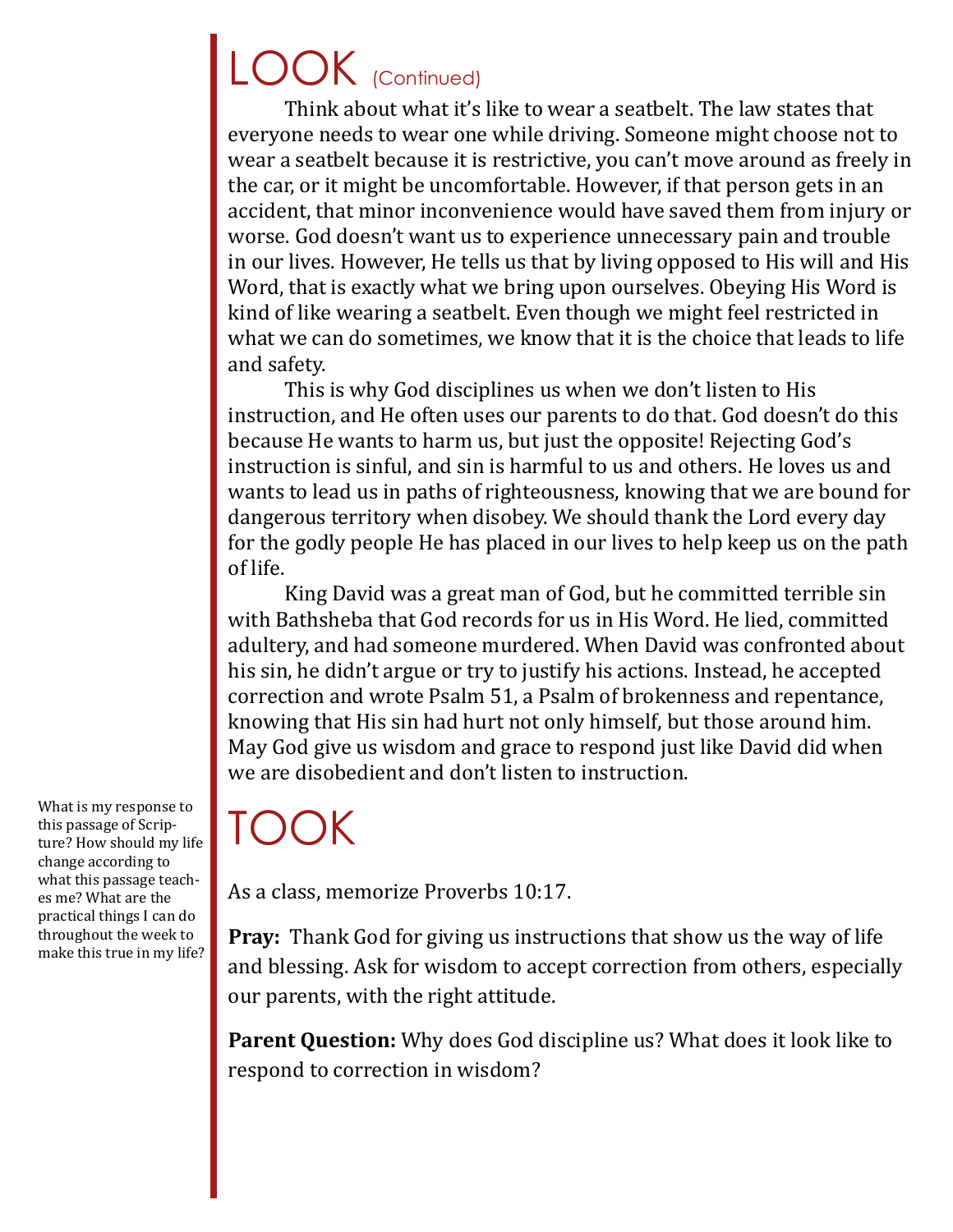# FURTHER STUDY

### **Commentary on Select Proverbs by David Guzik**

3. [\(Pro 1:7\)](https://www.blueletterbible.org/kjv/proverbs/1/7/s_629007) The foundation of all wisdom.

**The fear of the Lord is the beginning of knowledge,** *But* **fools despise wisdom and instruction.**

a. **The fear of the Lord is the beginning of knowledge**: The Book of Proverbs focuses on practical life wisdom more than theological ideas. Yet it is founded on a vital theological principle—that true **knowledge** and wisdom flow from **the fear of the Lord**.

i. This **fear of the Lord** is not a cowering, begging fear. It is the proper reverence that the creature owes to the Creator and that the redeemed owes to the Redeemer. It is the proper respect and honoring of God. Several writers give their definition of **the fear of the Lord**:

- •"But what is **the fear of the Lord**? It is that affectionate reverence by which the child of God bends himself humbly and carefully to his Father's law." (Bridges)
- •"A worshipping submission to the God of the covenant." (Kidner)

•"'The fear of the Lord' ultimately expresses reverential submission to the Lord's will and thus characterizes a true worshiper." (Ross)

•"*The fear of the Lord* signifies that *religious reverence* which every intelligent being owes to his Creator." (Clarke)

ii. God should be regarded with respect, reverence, and awe. This proper attitude of the creature toward the Creator is **the beginning of knowledge** and wisdom. Wisdom cannot advance further until this starting point is established.

iii. If true wisdom can be simply gained by human effort, energy, and ingenuity (like the rare and precious metals of the earth), then the **fear of the Lord** is not essential to obtaining wisdom. But if it comes from God's revelation, then right relationship with Him is the key to wisdom.

iv. "What the alphabet is to reading, notes to reading music, and numerals to mathematics, the fear of the Lord is to attaining the revealed knowledge of this book." (Waltke)

b. **The beginning of knowledge**: Solomon probably meant **knowledge** here mostly in the sense of *wisdom*. The idea that the fear of the Lord is the beginning of wisdom is also found at [Job 28:28,](https://www.blueletterbible.org/kjv/job/28/28/s_464028) [Psalm 111:10,](https://www.blueletterbible.org/kjv/psalms/111/10/s_589010) [Proverbs 9:10,](https://www.blueletterbible.org/kjv/proverbs/9/10/s_637010) and [Ecclesiastes 12:13.](https://www.blueletterbible.org/kjv/ecclesiastes/12/13/s_671013)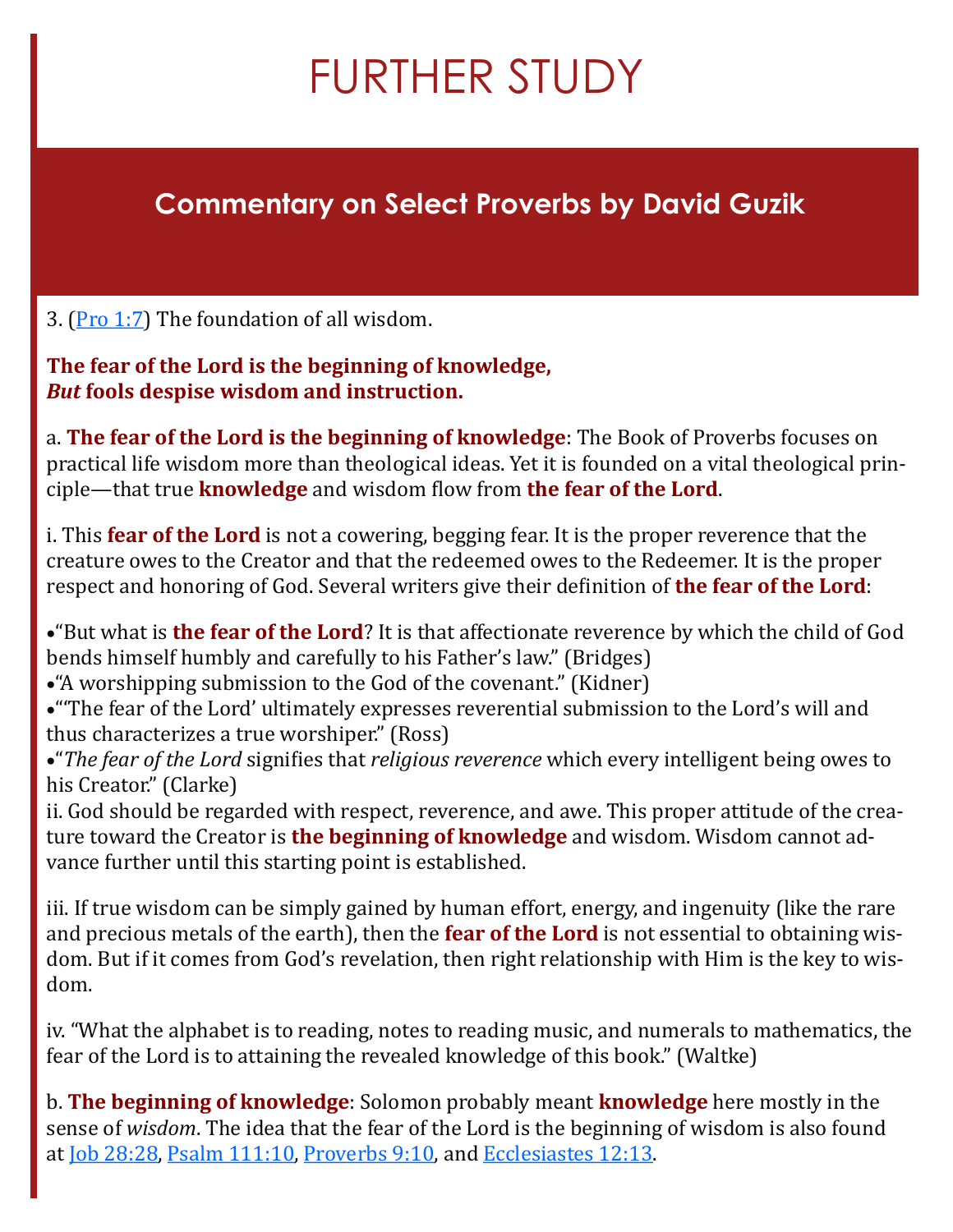i. **Beginning** has the sense of "the first and controlling principle, rather than a stage which one leaves behind; cf. [Eccl. 12:13.](https://www.blueletterbible.org/kjv/ecclesiastes/12/13/s_671013)" (Kidner)

ii. "The fundamental fact, then, is that in all knowledge, all understanding of life, all interpretation thereof, the fear of Jehovah is the principal thing, the chief part, the central light, apart from which the mind of man gropes in darkness, and misses the way." (Morgan)

iii. "The fall of man was a choosing of what bid fair 'to make one wise'  $(Gen. 3:6)$  but flouted the first principle of wisdom, the fear of the Lord." (Kidner)

#### **[Proverbs 10:17](https://www.blueletterbible.org/kjv/proverbs/10/17/s_638017)**

#### **He who keeps instruction** *is in* **the way of life, But he who refuses correction goes astray.**

a. **He who keeps instruction**: Wisdom and **instruction** must not only be gained, but also *kept*. That keeping will bring one **in the way of life**.

**b. He who refuses correction**: To **refuse correction** is the opposite of keeping instruction. It is to reject instruction, and will lead on to go **astray**.

#### **[Proverbs 12:1](https://www.blueletterbible.org/kjv/proverbs/12/1/s_640001)**

#### **Whoever loves instruction loves knowledge, But he who hates correction** *is* **stupid.**

a. **Whoever loves instruction**: Wisdom tells us to keep learning and to **love instruction** and **knowledge**. A humble willingness to be taught (**instruction**) shows a true love of **knowledge**.

i. "If we find that we are upset when our faults are pointed out to us, that shows we lack not only grace but understanding. We are behaving as if we were stupid…Oh, for a teachable spirit to sit at the feet of our divine Master and learn from him." (Bridges)

b. **He who hates correction is stupid**: The proud man or woman who is unwilling to receive **correction** reveals his or her own rejection of knowledge.

i. **Hates correction**: "That sapless fellow Nabal would hear nothing; there was no talking to him, no dealing with him; but as [the] horse and mule that have no understanding. [Psalms] [32:9\]](https://www.blueletterbible.org/kjv/psalms/32/9/s_510009)." (Trapp)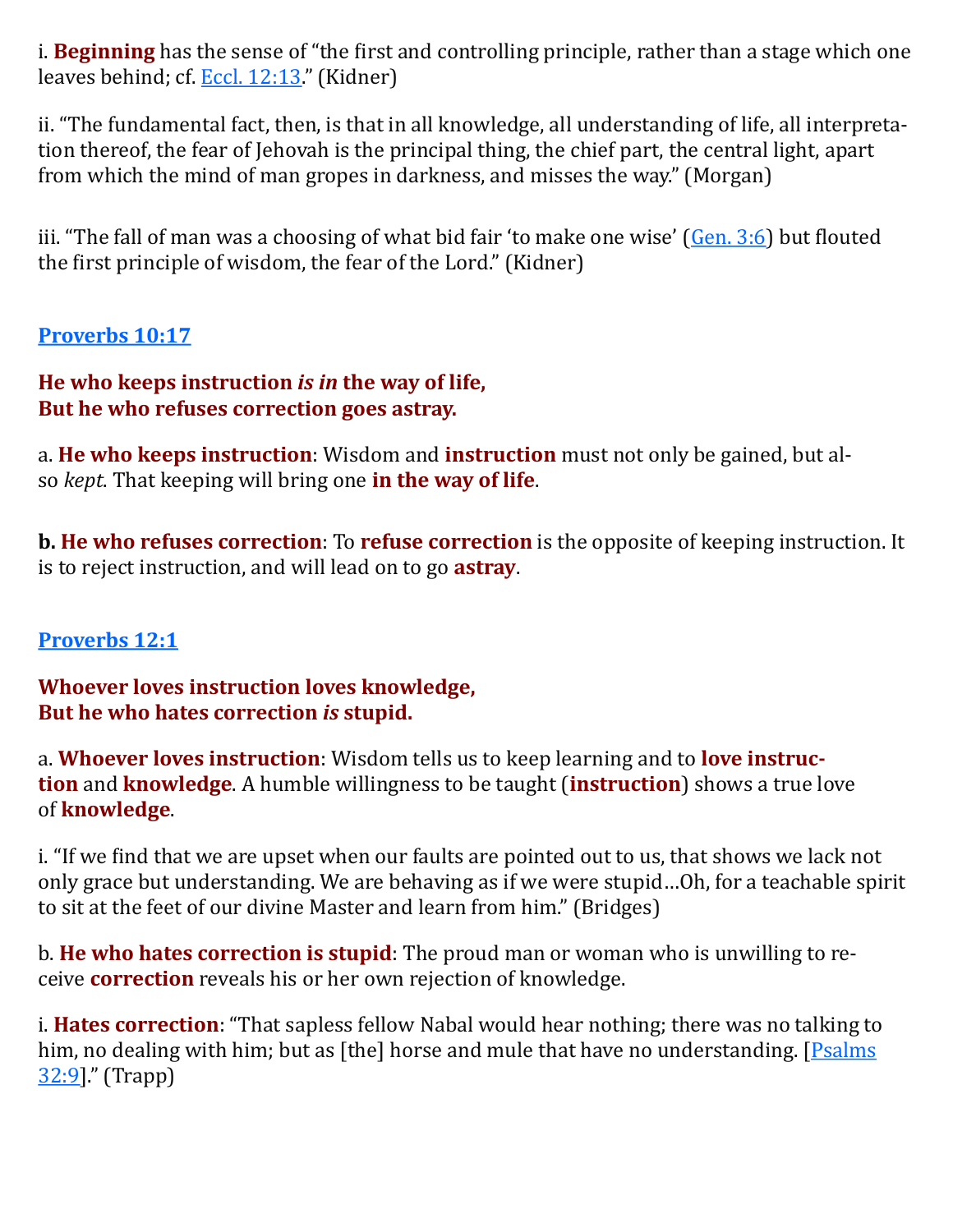**ii. Is stupid**: "Discovereth himself to be a most foolish and stupid creature, because he is an enemy to himself and to his own happiness." (Poole)

#### **[Proverbs 12:15](https://www.blueletterbible.org/kjv/proverbs/12/15/s_640015)**

#### **The way of a fool** *is* **right in his own eyes, But he who heeds counsel** *is* **wise.**

a. **The way of a fool is right in his own eyes**: The **fool** almost always thinks they are on the right path. It is difficult for them to think carefully and accurately about the path of their life.

**b. He who heeds counsel is wise**: The **wise** man or woman understand the value of **counsel** and does not look only to what **is right in his own eyes**. The **wise** person understands that is helpful to get another set of **"eyes**" on one's **way**.

#### **[Proverbs 13:8](https://www.blueletterbible.org/kjv/proverbs/13/8/s_641008)**

#### **The ransom of a man's life** *is* **his riches, But the poor does not hear rebuke.**

a. **The ransom of a man's life is his riches**: A **man's life** can be measured in many ways. One of those measurements—though by no means the best measurement—is **his riches**. In a time of crisis, a man's **riches** may well **ransom** his life.

i. **His riches**: "They may help a man out at a dead lift, and get him a release out of captivity, or a lease of his life. 'Slay us not,' say they, [*[Jeremiah 41:8\]](https://www.blueletterbible.org/kjv/jeremiah/41/8/s_786008)* 'for we have treasures in the field. So he forebore, and slew them not among their brethren.'" (Trapp)

ii. **The ransom of a man's life**: "But what can a person give in exchange for his soul (Matthew  $16:26$ ? It is too precious to be redeemed with corruptible silver and gold  $(1$  Peter 1:18). When all the treasures of earth were insufficient for this ransom, the riches of heaven were poured out [\(1 Peter 1:19;](https://www.blueletterbible.org/kjv/1peter/1/19/s_1152019) [Hebrews 10:5](https://www.blueletterbible.org/kjv/hebrews/10/5-8/s_1143005)-8)." (Bridges)

b. **The poor does not hear rebuke**: Most commentators take this in a *positive* sense, with the idea that the **poor** will never find himself in the same trouble as the rich man who must **ransom** his life with **his riches**.

i. Morgan explains the thought in the positive sense: "That is to say that if wealth has its advantages, so also has poverty. The rich man by his wealth may be able to conserve his life, but the poor man escapes the very dangers into which the rich are brought."

ii. "Those who have riches have often much trouble with them; as they had much trouble to *get* them, so they have much trouble to *keep* them. In despotic countries, a rich man is often accused of some capital crime, and to save his life, though he may be quite innocent, is obliged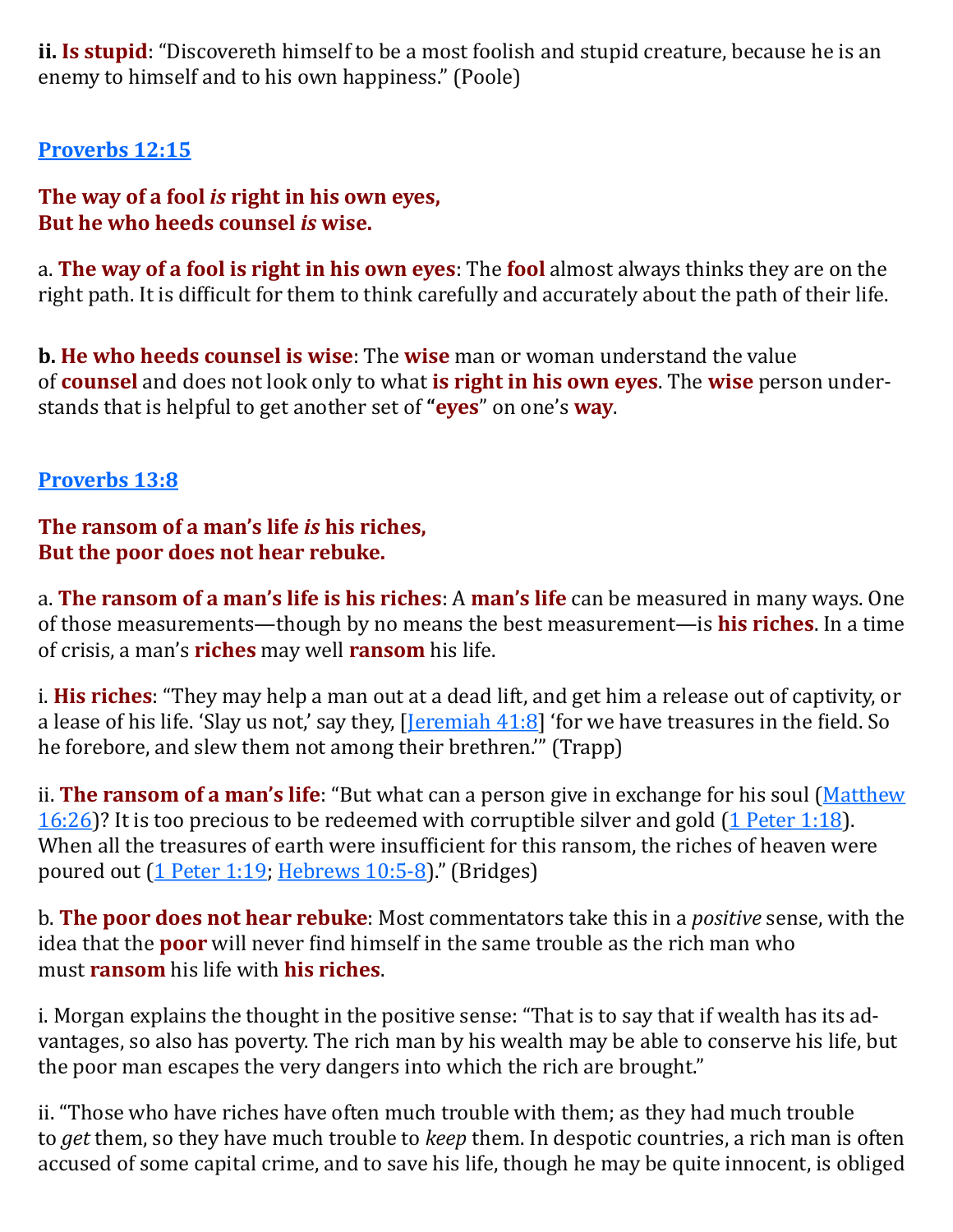to give up his riches; but the *poor*, in such countries, are put to no trouble." (Clarke)

iii. If taken in a negative sense, then here Solomon considered those whose poverty comes from their moral failings. Certainly not everyone who is **poor** is in that condition because of their unwillingness to **hear rebuke**, but some are. Their foolish rejection of wisdom leads them to poverty.

#### **[Proverbs 15:5](https://www.blueletterbible.org/kjv/proverbs/15/5/s_643005)**

#### **A fool despises his father's instruction, But he who receives correction is prudent.**

a. **A fool despises his father's instruction**: Proverbs is written as advice from a father to his children. **A fool** would despise the wisdom that comes from a godly parent and God's word.

i. "One's attitude toward parental teaching will determine one's lifelong attitude toward authority and instruction." (Garrett)

**b. He who receives correction is prudent**: Learning wisdom is more than learning facts; it is to receive **correction**. If what we learn *only* confirms what we already know, it probably isn't wisdom we are learning.

#### **[Proverbs 15:10](https://www.blueletterbible.org/kjv/proverbs/15/10/s_643010)**

**Harsh discipline** *is* **for him who forsakes the way,** *And* **he who hates correction will die.**

a. **Harsh discipline is for him who forsakes the way**: When a man or woman departs from God's path (**the way**), in mercy God will send them **harsh discipline**. This **discipline** is a warning and opportunity to change one's ways.

b. **He who hates correction will die**: The one who rejects God's loving and merciful **correction** seal his own fate and sets his own course. They are on the way of death and will remain there.

i. "He that is embittered by rebukes, and not bettered by chastisements, shall die…they that will not obey that sweet command, 'Come unto me all ye that labour and are heavy laden,' shall one day have no other voice to obey but that terrible *discedite,* 'Go ye cursed into everlasting flames.'" (Trapp)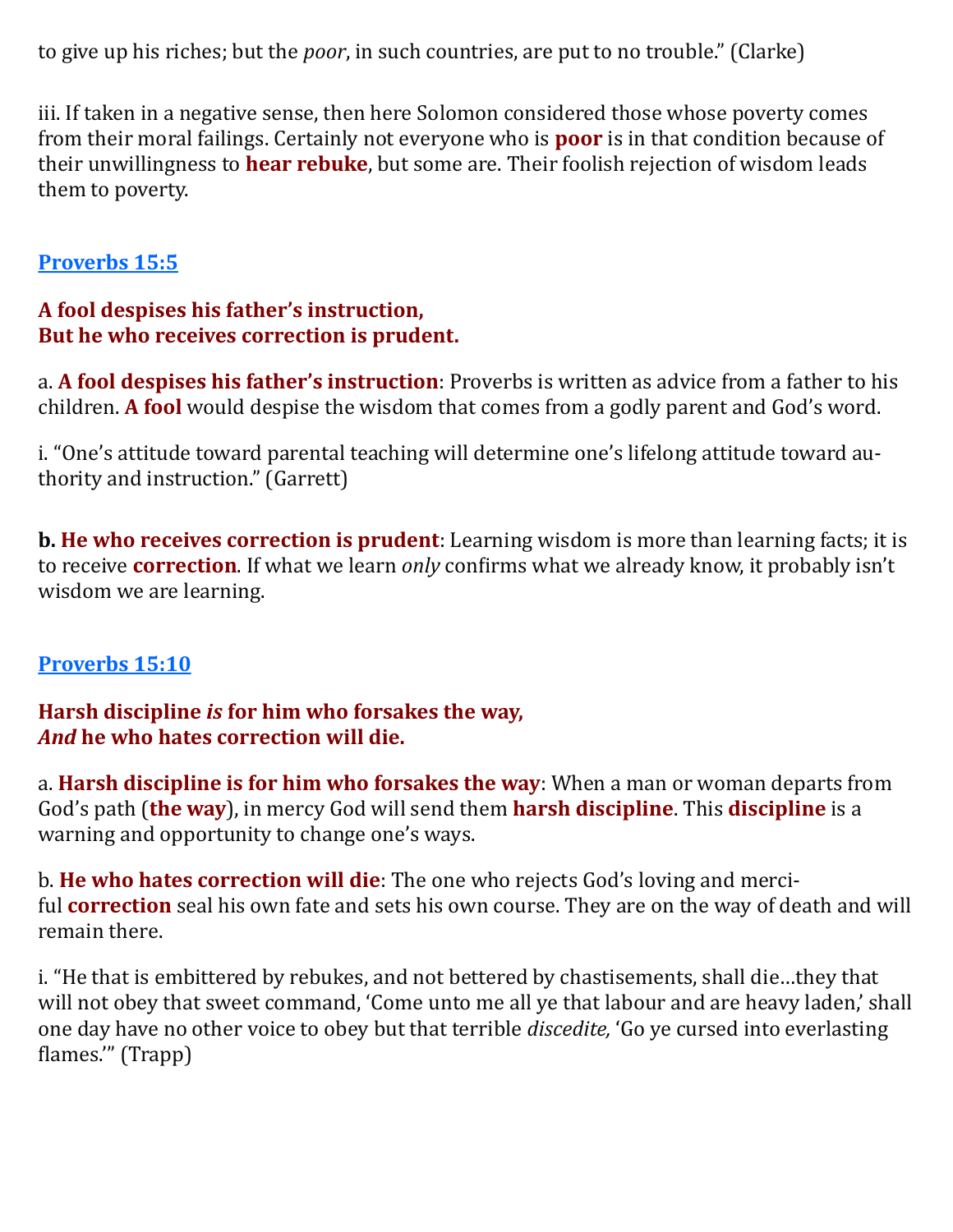ii. "*The one who hates correction will die* (see [Proverbs 5:23;](https://www.blueletterbible.org/kjv/proverbs/5/23/s_633023) [10:21\)](https://www.blueletterbible.org/kjv/proverbs/10/21/s_638021) an eternal death without God, the tragic and inevitable end of apostates who have become hardened against truth." (Waltke)

#### **[Proverbs 15:12](https://www.blueletterbible.org/kjv/proverbs/15/12/s_643012)**

**A scoffer does not love one who corrects him, Nor will he go to the wise.**

a. **A scoffer does not love one who corrects him**: Because the fool and the **scoffer** hate correction, they will hate (**not love**) the one who brings it.

i. **Does not love one who corrects him**: "As Ahab did Micaiah; Herodias, John Baptist; the Pharisees, our Saviour." (Trapp)

b. **Nor will he go to the wise**: In rejecting correction, the **scoffer** rejects wisdom and will remain trapped in his folly.

#### **[Proverbs 15:31](https://www.blueletterbible.org/kjv/proverbs/15/31/s_643031)**

#### **The ear that hears the rebukes of life Will abide among the wise.**

a. **The ear that hears the rebukes of life**: Not every **ear** will listen to correction, but there is blessing to those that do. Also, **life** has its own **rebukes** for those who have the **ear** to hear. In general, life rewards wisdom and **rebukes** folly.

i. **Hears the rebukes of life**: "That receives it gratefully and obeys it. 'Advice is for them that will take it,' so says one of our own old proverbs; and the meaning here is nearly the same." (Clarke)

ii. "The way we receive a rebuke tests our character. It reveals if we possess the graces of humility, sincerity, and self-knowledge." (Bridges)

b. **Will abide among the wise**: One of the more important aspects of wisdom is the simply ability to hear and learn. If we can't learn, we can never **abide among the wise**.

#### **[Proverbs 15:32](https://www.blueletterbible.org/kjv/proverbs/15/32/s_643032)**

#### **He who disdains instruction despises his own soul, But he who heeds rebuke gets understanding.**

a. **He who disdains instruction despises his own soul**: To refuse wisdom and the **instruction** that comes from wisdom is to hate one's **own soul**. Those who reject wisdom hurt many people, but most of all themselves.